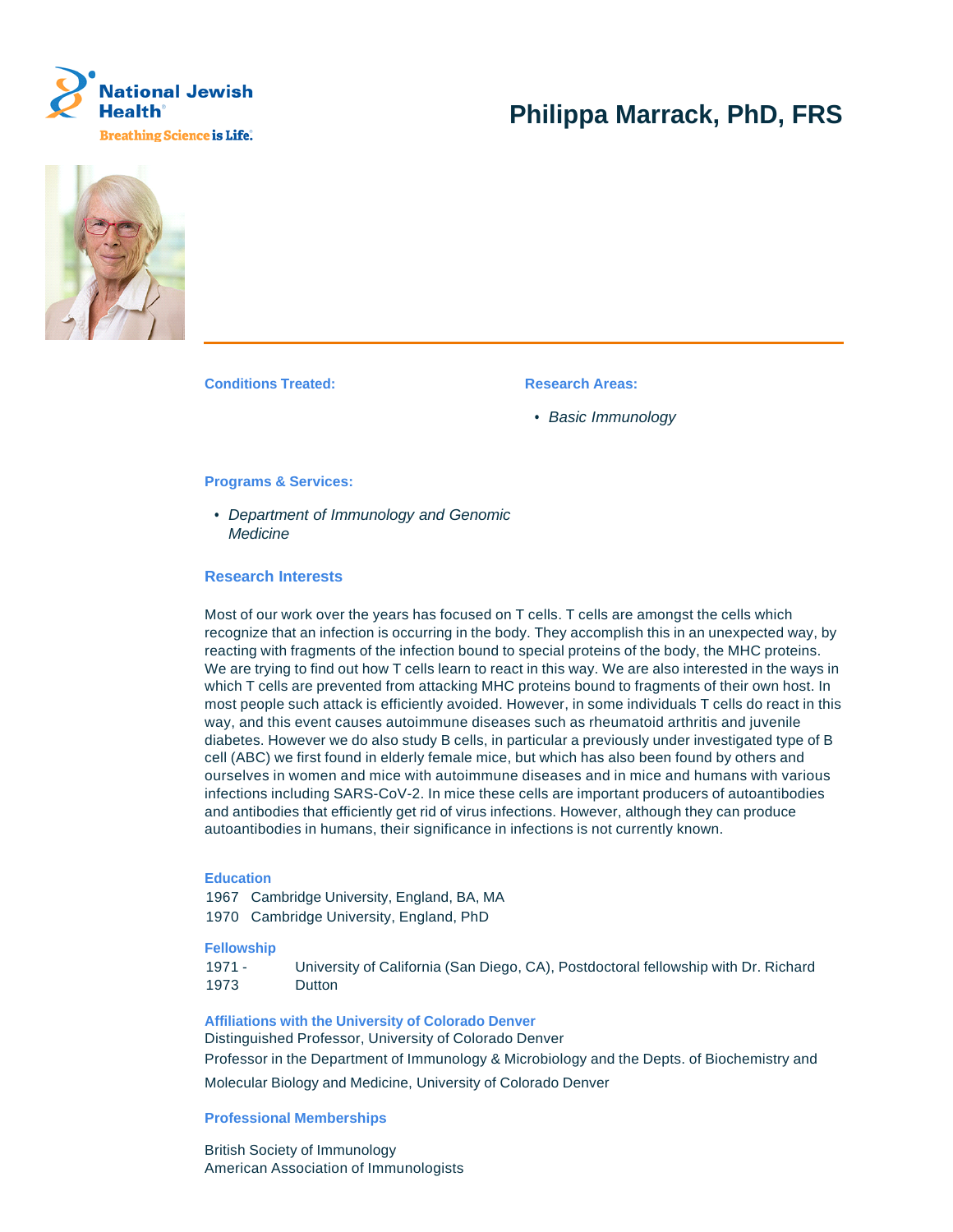The Royal Society The National Academy of Sciences USA American Academy of Arts and Sciences

#### **Awards & Recognition**

2121: Honorary Degree Rockefeller University 2020: BioLegend Celebrating Women in Science Award 2019: Citation Laureate Web of Science 2019: AAI Distinguished Fellow (inaugural class) 2016: Novartis Prize for Immunology 2015: National Women's Hall of Fame 2015: Wolf Prize in Medicine, Wolf Foundation 2004: National Jewish Health Abraham J. Kauvar Presidential Award 2004: University of Colorado Health Sciences Center, School of Medicine, Mentoring Award 2004: L'Oreal UNESCO for Women in Science Award 2003: Faculty Ambassador Award, National Jewish Health 2000: Lifetime Achievemant Award, American Association of Immunologists 2001: Irvington Institute Scientific Leadership Award in Immunology 1999: Interscience Conference on Antimicrobial Agents and Chemotherapy Award 1999: University of Chicago, Howard Taylor Ricketts Prize 1998: The Rabbi Shai Schacknai Memorial Prize 1996: Honorary Doctorate of Sciences, Macalester College 1995: Dickson Prize in Medicine, University of Pittsburgh 1995: Behring-Heidelberger Lecture Award 1995: FASEB Excellence in Science Award 1995: The Louisa Gross Horwitz Prize-Columbia University 1993: The Paul Ehrlich and Ludwig Darmstädter Prize, Germany 1993: Cancer Research Institute's 1993 William B. Coley Award for Distinguished Research in Fundamental Immunology 1992: The Ernst W. Bertner Memorial Award, MD Anderson Cancer Center 1991: Honorary

Doctorate of Sciences, University of Rochester

#### **Publications**

Scott-Browne, J.P., White, J., Kappler, J.W., Gapin, L. and Marrack, P. Germline-encoded amino acids in the alpha beta T cell receptor control thymic selection. Nature in press, 2009.

Desbien, A., Kappler, J. and Marrack, P. The Epstein Barr virus Bcl-2 homolog, BHRF1, blocks apoptosis by binding to a limited amount of Bim. Proc. Natl. Acad. Sci. USA, in press, 2009. PMC 2657086.

Marrack, P., McKee, A.S. and Munks, M.W. Towards an understanding of the adjuvant action of aluminium. Nature Reviews Immunology 9;287-293, 2009.

McKee, A.S., MacLeod, M., White, J., Crawford, F., Kappler, J.W. and Marrack, P. Gr1/IL-4 producing innate cells are induced in response to TH2 stimuli and suppress TH1-dependent antibody responses. Int. Immunol. 20:659-669, 2008. 367.

MacLeod, M., McKee, A., Crawford, F., White, J., Kappler, J. and Marrack, P. CD4 memory T cells divide poorly in response to antigen because of their cytokine profile. Proc. Natl. Acad. Sci. USA 105:14521-6. 2008. PMCID: PMC2533680

**Doctor's Contact Information** Office: 303.398.1322 Fax: 303.270.2166

# **Locations**

National Jewish Health Main Campus 1400 Jackson St.